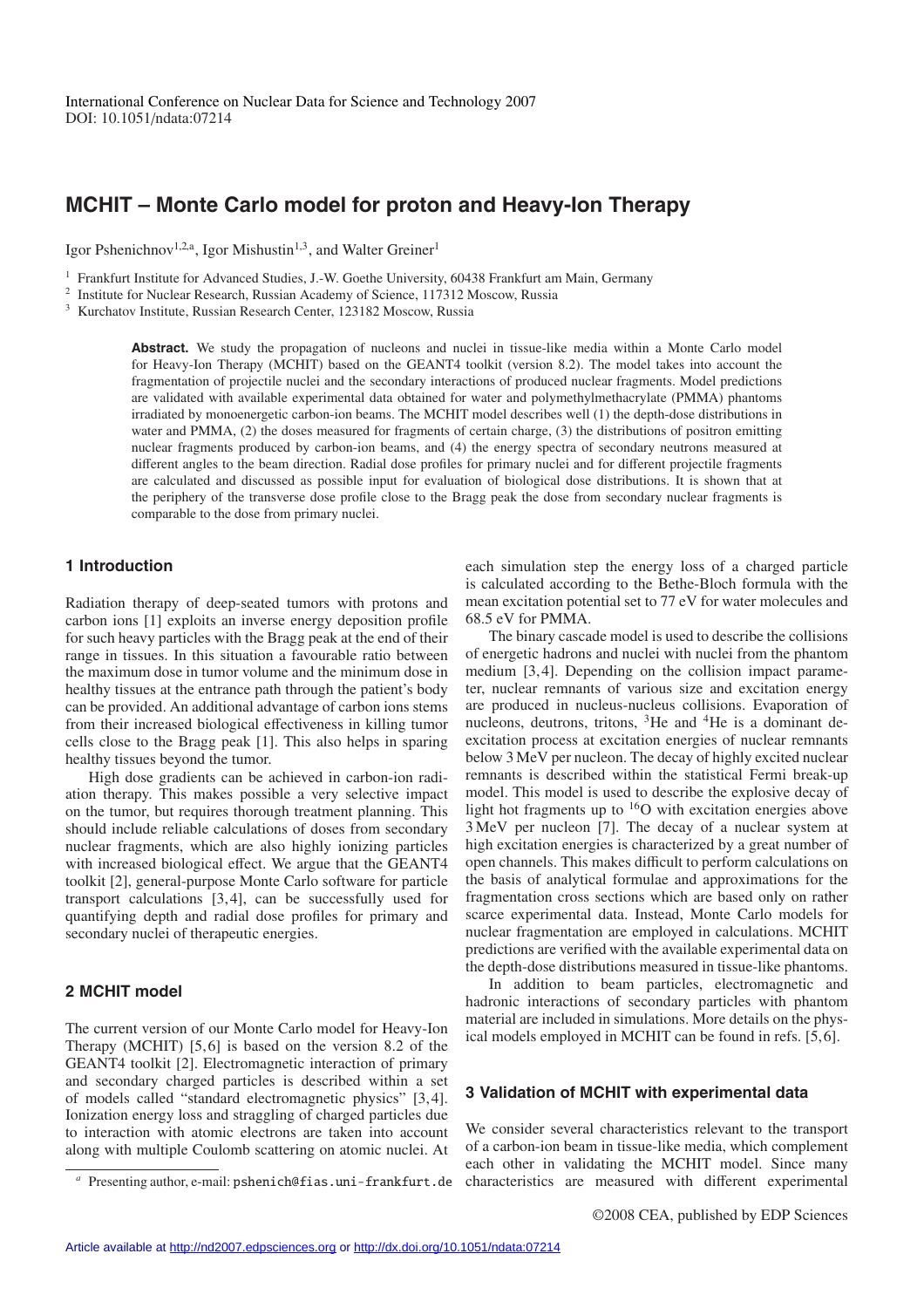techniques, we consider for the MCHIT validation data collected in several experiments.

First, the model has confronted with the total depthdose distributions measured in water and PMMA. Then, the doses measured for secondary fragments of different charge, e.g., from hydrogen to boron nuclei, are considered. They give important information on 12C fragmentation in violent nucleus-nucleus collisions with large overlap of nuclear densities which create hot nuclear systems. The GEANT4 models describing the decay of hot nuclei can be tested with these data. On the other hand, the spatial distributions of nuclear fragments close in mass to the projectile, e.g.,  ${}^{10}C$  and  ${}^{11}C$ , which are measured via their  $\beta^+$ -decay, provide information on peripheral nucleus-nucleus collisions. Finally, the energy spectra of secondary neutrons measured at various angles bring complementary information on the nuclear reactions between projectile and target nuclei.

#### **3.1 Depth-dose distributions for primary and secondary fragments**

The calculated distribution of the total dose in a  $15 \times 15 \times$ 25 cm polymethylmethacrylate (PMMA) phantom irradiated by  $279.23$  A MeV  $12C$  beam is shown in figure 1 and compared with the experimental data by Matsufuji et al. [8]. The calculations were performed for a Gaussian beam profile of 10 mm FWHM by splitting the phantom into thin slices and calculating the energy deposited in each of the slices per beam particle. The energy spread of the beam was assumed to be Gaussian with the FWHM of 0.2% of the reported beam energy.

The experimental data [8] were normalized to the entrance dose and were superimposed on the calculated depth-dose distribution by shifting the data points in depth by  $+3.62$  mm. We attribute this correction to possible uncertainties in the measurements of the initial beam energy.

The contributions to the total dose in PMMA phantom associated with different fragments were measured at depth of 78 and 112 mm for hydrogen, helium, lithium, beryllium and boron fragments [8]. These fractions were multiplied by the absolute values of calculated dose and plotted in figure 1(b) together with MCHIT predictions for each kind of fragment. Only secondary fragments, mainly protons and helium nuclei, propagate beyond the distal edge of the Bragg peak. As their relative biological effectiveness (RBE) [1] differs from the RBE for primary ions, this should be taken into account in calculating biological dose beyond the Bragg peak region.

As shown in figure 1, the MCHIT model successfully describes the total dose as well as the sum of doses obtained from fragments other than carbon. The latter accounts for ∼20% of the total dose at 78 and 112 mm depth. The contributions from lithium and beryllium fragments are also well described, while the dose from helium and boron fragments are underpredicted, possibly due to underestimation of their yields. Further development of the GEANT4 models for nucleus-nucleus collisions is required to eliminate this disagreement.



Fig. 1. Calculated depth-dose distributions for 279 A MeV <sup>12</sup>C beam in PMMA: (a) the total dose (solid-line histogram) and the dose from fragments other than carbon (dashed-line histogram); (b) the doses from hydrogen, helium, lithium, beryllium and boron fragments. Experimental data [8] for the doses from fragments of certain charge are shown by various symbols.

## **3.2 Yields of positron-emitting fragments**

Nuclear fragments  ${}^{10}C$  and  ${}^{11}C$ , which have the same charge as  $^{12}$ C projectiles, are abundantly produced in peripheral nucleus-nucleus collisions. These unstable nuclei are formed via the loss of one or two neutrons and can be detected by their  $\beta^+$ -decays accompanied by the positron emission. In addition,  $^{15}O$  nuclei are also produced from target  $^{16}O$ nuclei. The annihilation of a positron on an electron of the medium results in the emission of two gamma quanta, which can be registered by means of the positron emission tomography (PET) [9, 10]. This method is used for monitoring of the carbon-ion therapy [1] by comparison of the calculated  $\beta^+$ -activity distribution obtained for the prescribed dose with the distribution measured during therapeutic irradiation or soon after it. In experiments with water and PMMA phantoms the evolution of the total  $\beta^*$ -activity profile with time can be studied and the contributions from specific  $\beta^+$ -emitting nuclei can be extracted [10].

The depth distributions of positron-emitting nuclei,  $^{10}C$ ,  $11^1$ C and  $15^1$ O, are shown in figure 2 as numbers of these nuclei per unit depth and per beam particle. The distributions calculated with MCHIT were convoluted with a Gaussian of 10 mm FWHM to simulate a finite spatial resolution of a PET scanner. The depth distribution of  ${}^{11}C$  shows clear correlation with the total depth-dose distribution, which is also shown in figure 2. Although the calculated distributions show more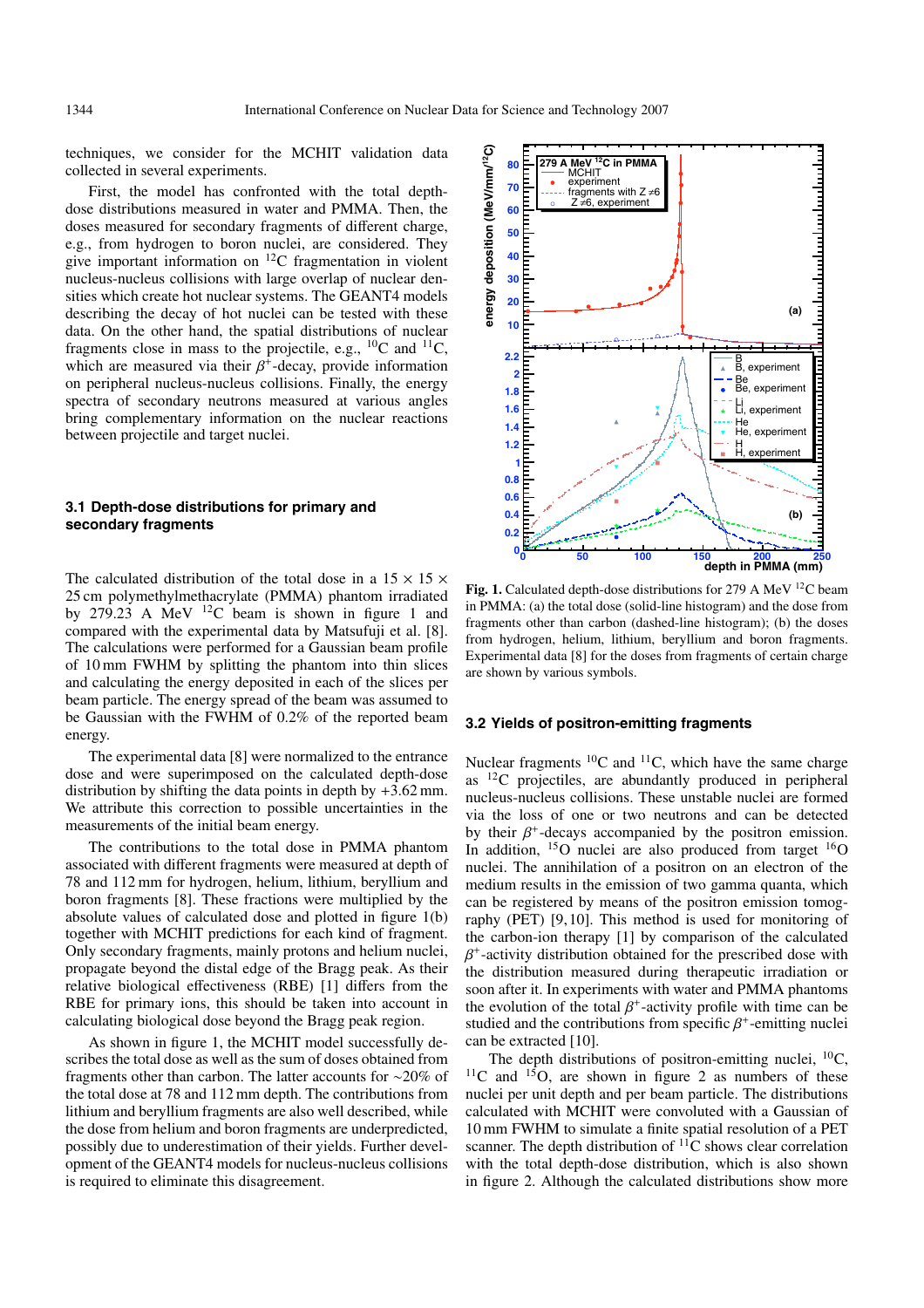

**Fig. 2.** Calculated distributions of positron-emitting nuclear fragments, <sup>10</sup>C, <sup>11</sup>C and <sup>15</sup>O (long-dashed, dashed and dotted histograms, respectively) produced by 337.5 A MeV 12C beam in PMMA. The sum of all contributions is shown by a solid-line histogram. The corresponding depth-dose distribution is shown by a dot-dashed histogram. Experimental data obtained at GSI [10] are shown by points.

sharp peaks compared to the data [10], the overall agreement is good. The model predicts quite small contributions to the total  $\beta^+$ -activity from <sup>10</sup>C and <sup>15</sup>O nuclei, which is in accordance with the experimental findings [10].

#### **3.3 Energy spectra of secondary neutrons**

While most of charged particles deposit their energy locally in the region before and at the Bragg peak, energetic neutrons produced in collisions of  $^{12}$ C projectiles with target nuclei propagate further at large distances from the tumor volume. Therefore, it is important to test the MCHIT model with available experimental data for secondary neutrons, in particular with energy spectra of neutrons measured at different angles [11]. The estimations of the doses from secondary neutrons in proton and heavy ion therapy obtained within the MCHIT model were already given in ref. [5].

The calculated energy spectra of secondary neutrons which are produced by  $200 \text{ A}$  MeV <sup>12</sup>C beam in a 12.78cm thick water phantom are shown in figure 3. For comparison figure 3 also shows the spectra of neutrons measured by Gunzert-Marx et al. [11] at  $0^\circ$ ,  $5^\circ$ ,  $10^\circ$ ,  $20^\circ$  and  $30^\circ$ to the beam axis behind the water phantom. As neutrons with energies below 20 MeV were not effectively registered by detectors, the corresponding data points were excluded from this comparison. A good overall agreement with data is obtained taking into account the experimental errors in measurements and three orders of magnitude in variation of neutron yields. The MCHIT model describes well the yields of neutrons with energies below ∼150 MeV emitted at 0◦, 5◦ and 10◦ angles, i.e., in the forward direction. These neutrons were mostly produced in nucleus-nucleus collisions as fragments of primary 12C nuclei. Such nuclei were already slowed down due to the ionization energy loss before the collision. The kinetic energy of initial beam nuclei is not equally distributed between the emitted neutrons as they can be emitted at various



**Fig. 3.** Calculated energy spectra of neutrons produced by 200 A MeV <sup>12</sup>C beam in a 12.78 cm water phantom (histograms) at  $0^\circ$ ,  $5^\circ$ , 10◦, 20◦ and 30◦ to the beam axis. Experimental data obtained at GSI [11] are shown by points.

angles to the beam direction and can have different momenta before the collision due to the Fermi motion in the primary nuclei. For example, some limited fraction of emitted neutrons has velocities exceeding the beam velocity. This is reflected in the exponential fall-off of neutron spectra above the beam energy of 200 MeV. This feature is nicely reproduced by the MCHIT model.

Some discrepancy between the model predictions and the experimental data is found for relatively slow neutrons emitted at larger angles 20◦ and 30◦. Since such neutrons are mostly produced by neutron evaporation, we conclude that there is still room for improvement of nuclear de-excitation models used in GEANT4.

## **4 MCHIT predictions for dose contributions from nuclear fragments**

Based on the successful validation of the MCHIT model demonstrated above, one can apply it now for calculating the spatial dose distributions from therapeutic carbon-ion beam, including the contributions from specific secondary particles. For example, the radial dose distributions from nuclear fragments with charges from 1 to 6 calculated for 279 A MeV <sup>12</sup>C beam in PMMA are shown in figure 4. The Bragg peak for such energy is located at ∼130 mm. The radial dependence of beam intensity in the transverse plane was taken to be Gaussian with FWHM of 10 mm. In figure 4 the volume energy deposition is presented in  $MeV/mm^3$  per beam particle, and it is calculated for the depth in PMMA from 120 to 130 mm, i.e., in the region of the Bragg peak, see figure 1. The radial dose distribution from carbon ions entering into the phantom (for the depths from 0 to 20 mm) is also presented in figure 4(a). As shown by calculations, about ∼50% of primary ions are lost on their way to the Bragg peak due to nuclear interactions. This reduces the energy deposition from carbon ions in the Bragg peak region.

Since only secondary fragments propagate beyond the distal edge of the Bragg peak, the dose there is delivered